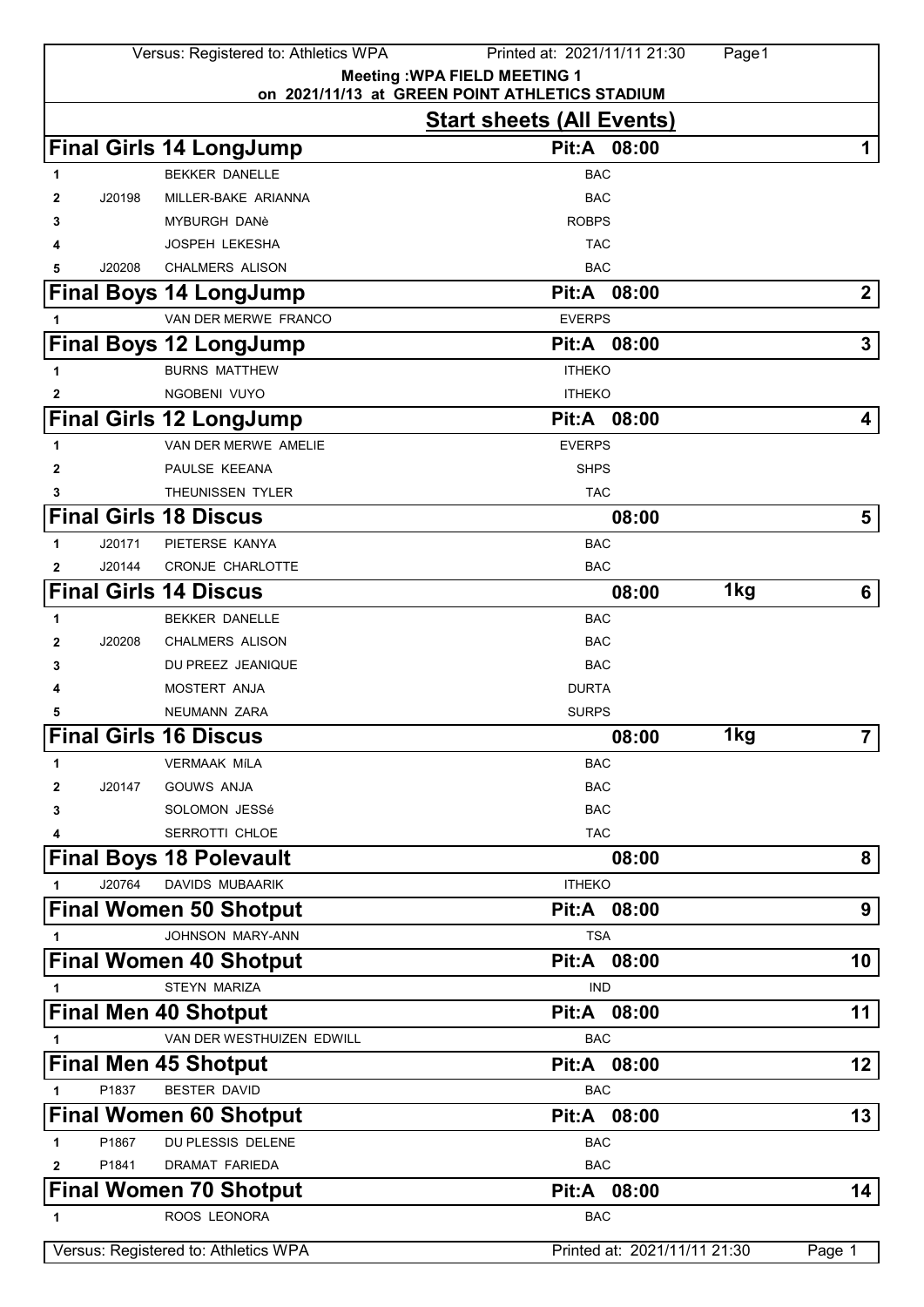|              |        | Versus: Registered to: Athletics WPA           | Printed at: 2021/11/11 21:30 | Page2 |        |
|--------------|--------|------------------------------------------------|------------------------------|-------|--------|
|              |        | <b>Meeting: WPA FIELD MEETING 1</b>            |                              |       |        |
|              |        | on 2021/11/13 at GREEN POINT ATHLETICS STADIUM |                              |       |        |
| $\mathbf{2}$ | P1870  | DU TOIT ALETTA                                 | <b>BAC</b>                   |       |        |
| 3            | P1876  | <b>GROBBELAAR ELIZE</b>                        | <b>BAC</b>                   |       |        |
|              |        | <b>Final Men 35 Shotput</b>                    | 08:00<br>Pit:A               |       | $15\,$ |
| 1            |        | MICHAELS FABIAN                                | <b>MATIES</b>                |       |        |
| $\mathbf{2}$ | P232   | <b>WIENER SHUKRI</b>                           | <b>PINEAC</b>                |       |        |
| 3            |        | KAYEMBE TSHIABA MALUNDU                        | <b>BAC</b>                   |       |        |
|              |        | <b>Final Women 20 Shotput</b>                  | Pit:A 09:15                  |       | 16     |
| 1            | J20195 | <b>JORDAAN ZOë</b>                             | <b>BAC</b>                   |       |        |
| 2            | J20093 | LANGENHOVEN BIANCA                             | <b>MPTN</b>                  |       |        |
|              |        | <b>Final Men 20 Shotput</b>                    | Pit:A 09:15                  |       | 17     |
| 1            |        | <b>NEUMANN LEO</b>                             | <b>BALHS</b>                 |       |        |
|              |        | <b>Final Men 25 Shotput</b>                    | Pit:A<br>09:15               |       | 18     |
| 1            | P1856  | THEART HERMAN                                  | <b>BAC</b>                   |       |        |
|              |        | <b>Final Boys 18 Discus</b>                    | 09:15                        |       | 19     |
| 1            | J20098 | JOUBERT WESSEL                                 | <b>BAC</b>                   |       |        |
| 2            | J20764 | DAVIDS MUBAARIK                                | <b>ITHEKO</b>                |       |        |
| 3            | J20200 | <b>BURGESS JORDAN</b>                          | <b>BAC</b>                   |       |        |
| 4            | J3140  | ACKER JOSHUA                                   | <b>PAC</b>                   |       |        |
|              |        | <b>Final Boys 14 Discus</b>                    | 09:15                        | 1kg   | 20     |
| 1            |        | LE ROUX JUAN-JOZé                              | <b>BAC</b>                   |       |        |
| 2            |        | <b>SCHNABEL STEPHAN</b>                        | <b>BAC</b>                   |       |        |
| 3            |        | LAUBSCHER KEVIN                                | <b>BAC</b>                   |       |        |
| 4            |        | VAN DEVENTER JANU                              | <b>BAC</b>                   |       |        |
| 5            |        | DU TOIT FRANCOIS ARMAND                        | <b>BAC</b>                   |       |        |
| 6            | J20166 | MATTHEE WALDO                                  | <b>BAC</b>                   |       |        |
| 7            |        | LOUW REü                                       | <b>CMC</b>                   |       |        |
| 8            |        | DAVIDS UTHMAAN                                 | <b>SURPS</b>                 |       |        |
|              |        | <b>Final Boys 16 Discus</b>                    | 09:15                        | 1.5kg | 21     |
| 1            | J3086  | <b>BARNES MIKA</b>                             | <b>MATIES</b>                |       |        |
| 2            | J21241 | JOUBERT MIGAEL                                 | <b>BAC</b>                   |       |        |
| 3            |        | SANDER NATHAN                                  | <b>PRGIM</b>                 |       |        |
|              |        |                                                | Pit:A 09:30                  |       | 22     |
|              |        | <b>Final Boys 18 LongJump</b>                  |                              |       |        |
| 1            | J20766 | CHOONARA SHAREEF                               | <b>ITHEKO</b>                |       |        |
| 2            |        | SOUTHWORTH KYLE                                | <b>TSA</b>                   |       |        |
| 3            | J20082 | <b>CONSTANT JUNAID</b>                         | <b>ITHEKO</b><br><b>TAC</b>  |       |        |
| 4            |        | OOSTHUIZEN BRANDON LEE                         |                              |       |        |
|              |        | <b>Final Boys 16 LongJump</b>                  | Pit:A 09:30                  |       | 23     |
| 1            | J3306  | VON DER HEYDEN DANIEL                          | AA                           |       |        |
| 2            | J3320  | SWART ETHAN ANDRé                              | AA                           |       |        |
| 3            |        | LOUW MYBURGH                                   | CMC                          |       |        |
|              |        | <b>Final Girls 16 LongJump</b>                 | Pit:A 09:30                  |       | 24     |
| 1            | J20517 | <b>CROUS QAADIRAH</b>                          | <b>ULTRA</b>                 |       |        |
| 2            |        | HULLEY LIVIA                                   | <b>DFMHS</b>                 |       |        |
|              |        | <b>Final Boys 18 Shotput</b>                   | Pit:A 10:30                  |       | 25     |
| 1            | J20200 | <b>BURGESS JORDAN</b>                          | <b>BAC</b>                   |       |        |
| 2            | J3140  | ACKER JOSHUA                                   | <b>PAC</b>                   |       |        |
|              |        | Versus: Registered to: Athletics WPA           | Printed at: 2021/11/11 21:30 |       | Page 2 |
|              |        |                                                |                              |       |        |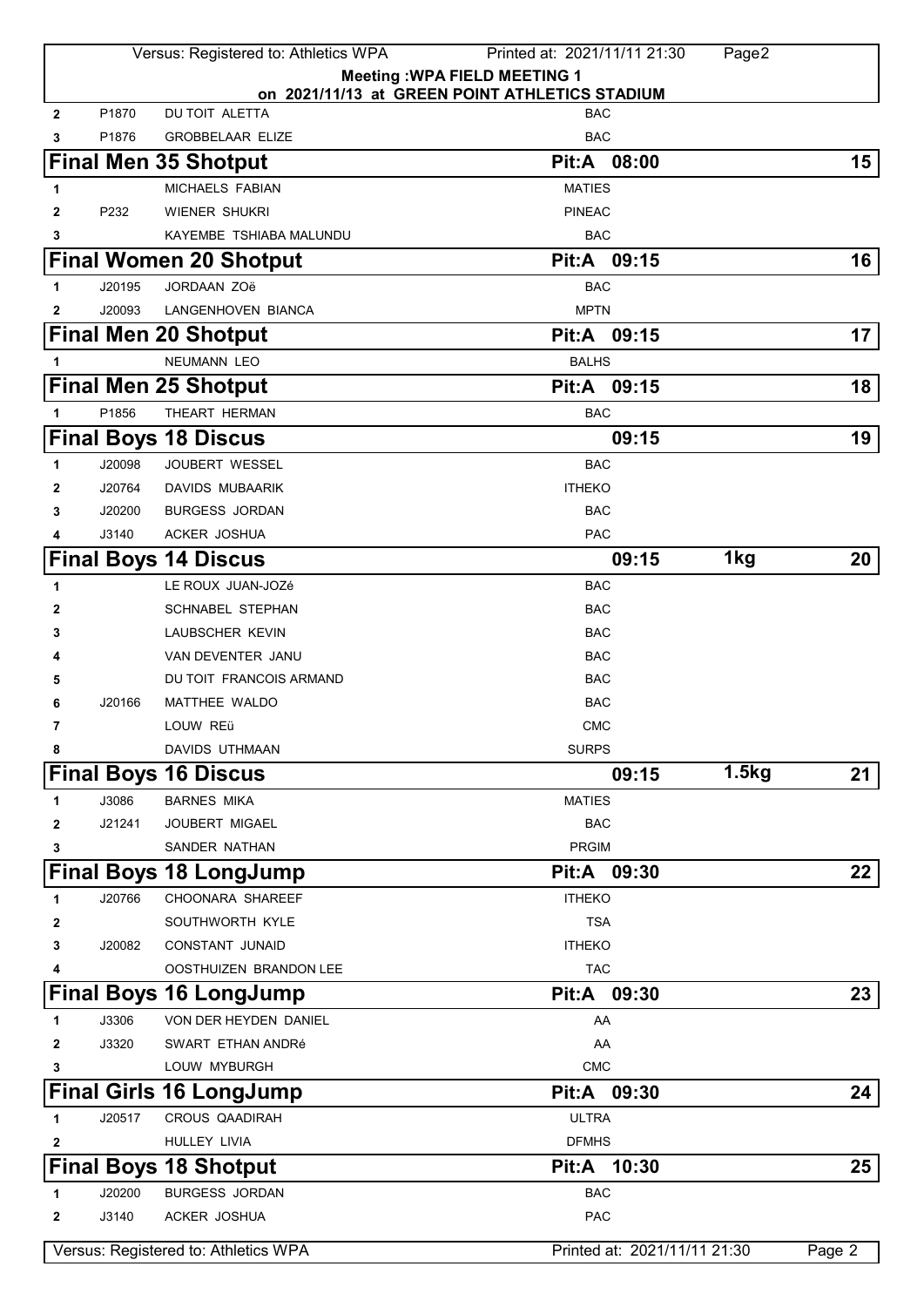|              |        | Versus: Registered to: Athletics WPA | Printed at: 2021/11/11 21:30                                 | Page3 |    |
|--------------|--------|--------------------------------------|--------------------------------------------------------------|-------|----|
|              |        |                                      | <b>Meeting: WPA FIELD MEETING 1</b>                          |       |    |
| 3            | J20098 | JOUBERT WESSEL                       | on 2021/11/13 at GREEN POINT ATHLETICS STADIUM<br><b>BAC</b> |       |    |
| 4            | J20764 | <b>DAVIDS MUBAARIK</b>               | <b>ITHEKO</b>                                                |       |    |
|              |        | <b>Final Girls 18 Shotput</b>        | Pit:A 10:30                                                  |       | 26 |
| 1            |        | PROUDFOOT KRISTIN                    | <b>FAIHS</b>                                                 |       |    |
| $\mathbf{2}$ | J20144 | <b>CRONJE CHARLOTTE</b>              | <b>BAC</b>                                                   |       |    |
|              |        | <b>Final Boys 16 Shotput</b>         | Pit:A 10:30                                                  | 5kg   | 27 |
| 1            | J3306  | VON DER HEYDEN DANIEL                | AA                                                           |       |    |
| 2            |        | SANDER NATHAN                        | <b>PRGIM</b>                                                 |       |    |
| 3            | J3086  | <b>BARNES MIKA</b>                   | <b>MATIES</b>                                                |       |    |
| 4            | J21241 | <b>JOUBERT MIGAEL</b>                | <b>BAC</b>                                                   |       |    |
|              |        | <b>Final Girls 16 Shotput</b>        | Pit:A 10:30                                                  | 3kg   | 28 |
| 1            |        | SOLOMON JESSé                        | <b>BAC</b>                                                   |       |    |
| 2            | J20147 | <b>GOUWS ANJA</b>                    | <b>BAC</b>                                                   |       |    |
| 3            |        | SERROTTI CHLOE                       | <b>TAC</b>                                                   |       |    |
|              |        | <b>Final Women 20 Discus</b>         | 10:30                                                        |       | 29 |
| 1            | J20093 | LANGENHOVEN BIANCA                   | <b>MPTN</b>                                                  |       |    |
| 2            | J20195 | <b>JORDAAN ZOë</b>                   | <b>BAC</b>                                                   |       |    |
|              |        | <b>Final Women 40 Discus</b>         | 10:30                                                        |       | 30 |
| 1            |        | <b>STEYN MARIZA</b>                  | <b>IND</b>                                                   |       |    |
|              |        | <b>Final Women 60 Discus</b>         | 10:30                                                        |       | 31 |
| 1            | P1841  | DRAMAT FARIEDA                       | <b>BAC</b>                                                   |       |    |
| 2            | P1867  | DU PLESSIS DELENE                    | BAC                                                          |       |    |
|              |        | <b>Final Women 70 Discus</b>         | 10:30                                                        |       | 32 |
| 1            | P1876  | <b>GROBBELAAR ELIZE</b>              | <b>BAC</b>                                                   |       |    |
| 2            | P1870  | DU TOIT ALETTA                       | <b>BAC</b>                                                   |       |    |
| 3            |        | ROOS LEONORA                         | <b>BAC</b>                                                   |       |    |
|              |        | <b>Final Women 25 LongJump</b>       | Pit:A 11:00                                                  |       | 33 |
| 1            |        | <b>RIVIERA ROBYN</b>                 | <b>SPARH</b>                                                 |       |    |
|              |        | <b>Final Men MixAge 100m</b>         | 11:00                                                        |       | 34 |
| 1            |        | ARENDSE BRADLEY                      | <b>TSA</b>                                                   |       |    |
| 2            |        | <b>KGOMO PRINCE</b>                  | <b>TSA</b>                                                   |       |    |
| 3            |        | <b>SMITH LIKITA</b>                  | <b>TSA</b>                                                   |       |    |
|              |        | SOUTHWORTH KYLE                      | <b>TSA</b>                                                   |       |    |
|              |        | <b>Final Women MixAge 100m</b>       | 11:00                                                        |       | 35 |
| 1            |        | JOHNSON MARY-ANN                     | <b>TSA</b>                                                   |       |    |
| 2            |        | LE ROUX RENTIA                       | <b>TSA</b>                                                   |       |    |
|              |        | <b>Final Women MixAge 1500m</b>      | 11:05                                                        |       | 36 |
| 1            |        | <b>RUITERS MELDA</b>                 | <b>TSA</b>                                                   |       |    |
| 2            |        | MEMZIWE CHANTEL WILLIAMS             | <b>AIRAC</b>                                                 |       |    |
|              |        | <b>Final Men MixAge 1500m</b>        | 11:05                                                        |       | 37 |
|              |        |                                      |                                                              |       |    |
|              |        | <b>Final Women MixAge 400m</b>       | 11:15                                                        |       | 38 |
| 1            |        | <b>RUITERS MELDA</b>                 | <b>TSA</b>                                                   |       |    |
| 2            |        | JOHNSON MARY-ANN                     | <b>TSA</b>                                                   |       |    |
|              |        |                                      |                                                              |       |    |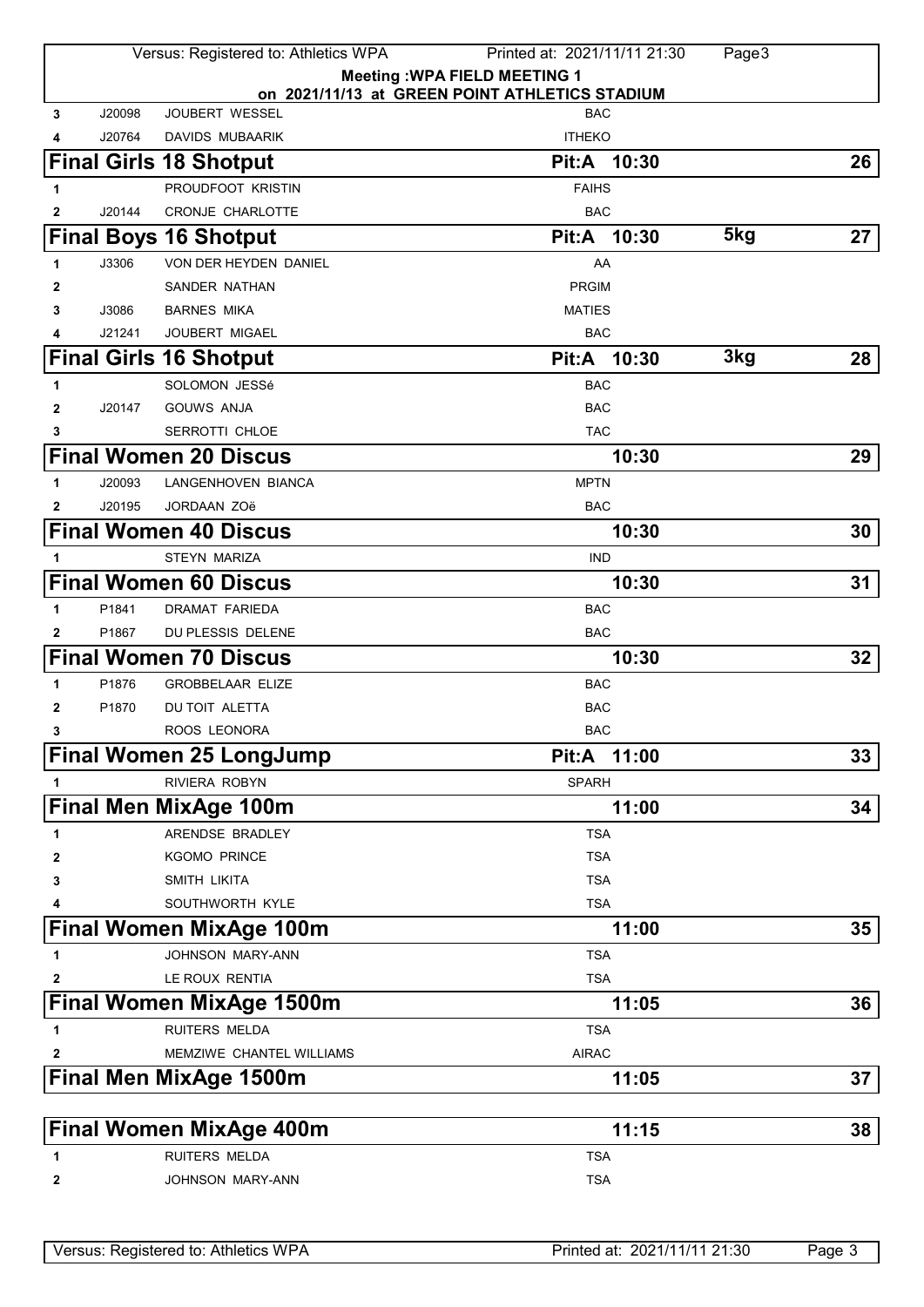|                     | Versus: Registered to: Athletics WPA  | Printed at: 2021/11/11 21:30                   | Page4 |        |
|---------------------|---------------------------------------|------------------------------------------------|-------|--------|
|                     |                                       | <b>Meeting: WPA FIELD MEETING 1</b>            |       |        |
|                     |                                       | on 2021/11/13 at GREEN POINT ATHLETICS STADIUM |       |        |
|                     | <b>Final Men MixAge 400m</b>          | 11:15                                          |       | 39     |
| 1                   | ARENDSE BRADLEY                       | <b>TSA</b>                                     |       |        |
| 2                   | <b>KGOMO PRINCE</b>                   | <b>TSA</b>                                     |       |        |
| 3                   | SMITH LIKITA                          | <b>TSA</b>                                     |       |        |
|                     | SOUTHWORTH KYLE                       | <b>TSA</b>                                     |       |        |
|                     | <b>Final Women MixAge 3km Walk</b>    | 11:20                                          |       | 40     |
| 1                   | MADATT NADEEMA                        | <b>TSA</b>                                     |       |        |
| 2                   | <b>MEMZIWE CHANTEL WILLIAMS</b>       | <b>AIRAC</b>                                   |       |        |
| 3                   | JOHNSON MARY-ANN                      | <b>TSA</b>                                     |       |        |
|                     | <b>HEYNS CARLIEN</b>                  | <b>TSA</b>                                     |       |        |
|                     | Final Men MixAge 3km Walk             | 11:20                                          |       | 41     |
|                     | <b>Final Boys 14 Shotput</b>          | 11:45<br>Pit:A                                 | 4kg   | 42     |
|                     |                                       |                                                |       |        |
| J20166<br>1         | MATTHEE WALDO                         | <b>BAC</b>                                     |       |        |
| 2                   | <b>SCHNABEL STEPHAN</b>               | <b>BAC</b>                                     |       |        |
| 3                   | VAN DEVENTER JANU                     | <b>BAC</b>                                     |       |        |
|                     | LE ROUX JUAN-JOZé                     | <b>BAC</b>                                     |       |        |
| 5                   | LAUBSCHER KEVIN                       | <b>BAC</b>                                     |       |        |
| 6                   | DAVIDS UTHMAAN                        | <b>SURPS</b>                                   |       |        |
| 7                   | LOUW REü                              | <b>CMC</b>                                     |       |        |
| 8                   | SILJEUR MAC                           | <b>SWPS</b>                                    |       |        |
| 9                   | DU TOIT FRANCOIS ARMAND               | <b>BAC</b>                                     |       |        |
|                     | <b>Final Girls 14 Shotput</b>         | 11:45<br>Pit:A                                 | 3kg   | 43     |
| 1                   | <b>BEKKER DANELLE</b>                 | <b>BAC</b>                                     |       |        |
| 2                   | DU PREEZ JEANIQUE                     | <b>BAC</b>                                     |       |        |
| J20208<br>3         | <b>CHALMERS ALISON</b>                | <b>BAC</b>                                     |       |        |
| J20204<br>4         | <b>BARNARD TAMZIN</b>                 | <b>BAC</b>                                     |       |        |
| 5                   | NEUMANN ZARA                          | <b>SURPS</b>                                   |       |        |
| 6                   | <b>JOHNSON AIMEE</b>                  | <b>VREPS</b>                                   |       |        |
|                     | <b>Final Boys 12 Shotput</b>          | Pit:A 11:45                                    | 3kg   | 44     |
| $\mathbf{1}$        | VAN DEVENTER SIMON                    | <b>BAC</b>                                     |       |        |
| 2                   | FOURIE JD                             | <b>BHPS</b>                                    |       |        |
|                     | <b>Final Men 20 Discus</b>            | 11:45                                          |       | 45     |
| 1                   | NEUMANN LEO                           | <b>BALHS</b>                                   |       |        |
|                     | <b>Final Men 25 Discus</b>            | 11:45                                          |       | 46     |
| P1856<br>1          | THEART HERMAN                         | BAC                                            |       |        |
|                     | <b>Final Men 40 Discus</b>            | 11:45                                          |       | 47     |
| 1                   | VAN DER WESTHUIZEN EDWILL             | <b>BAC</b>                                     |       |        |
|                     | <b>Final Men 35 Discus</b>            | 11:45                                          |       | 48     |
| P232<br>$\mathbf 1$ | <b>WIENER SHUKRI</b>                  | <b>PINEAC</b>                                  |       |        |
| $\mathbf{2}$        | MICHAELS FABIAN                       | <b>MATIES</b>                                  |       |        |
|                     | <b>Final Men 45 Discus</b>            | 11:45                                          |       | 49     |
| P1837<br>1          | <b>BESTER DAVID</b>                   | <b>BAC</b>                                     |       |        |
|                     | <b>Final Women MixAge CricketBall</b> | 12:00                                          |       | 50     |
| 1                   | LE ROUX RENTIA                        | <b>TSA</b>                                     |       |        |
| $\mathbf{2}$        | DE KLERK VIVIAN                       | <b>TSA</b>                                     |       |        |
|                     | Versus: Registered to: Athletics WPA  | Printed at: 2021/11/11 21:30                   |       | Page 4 |